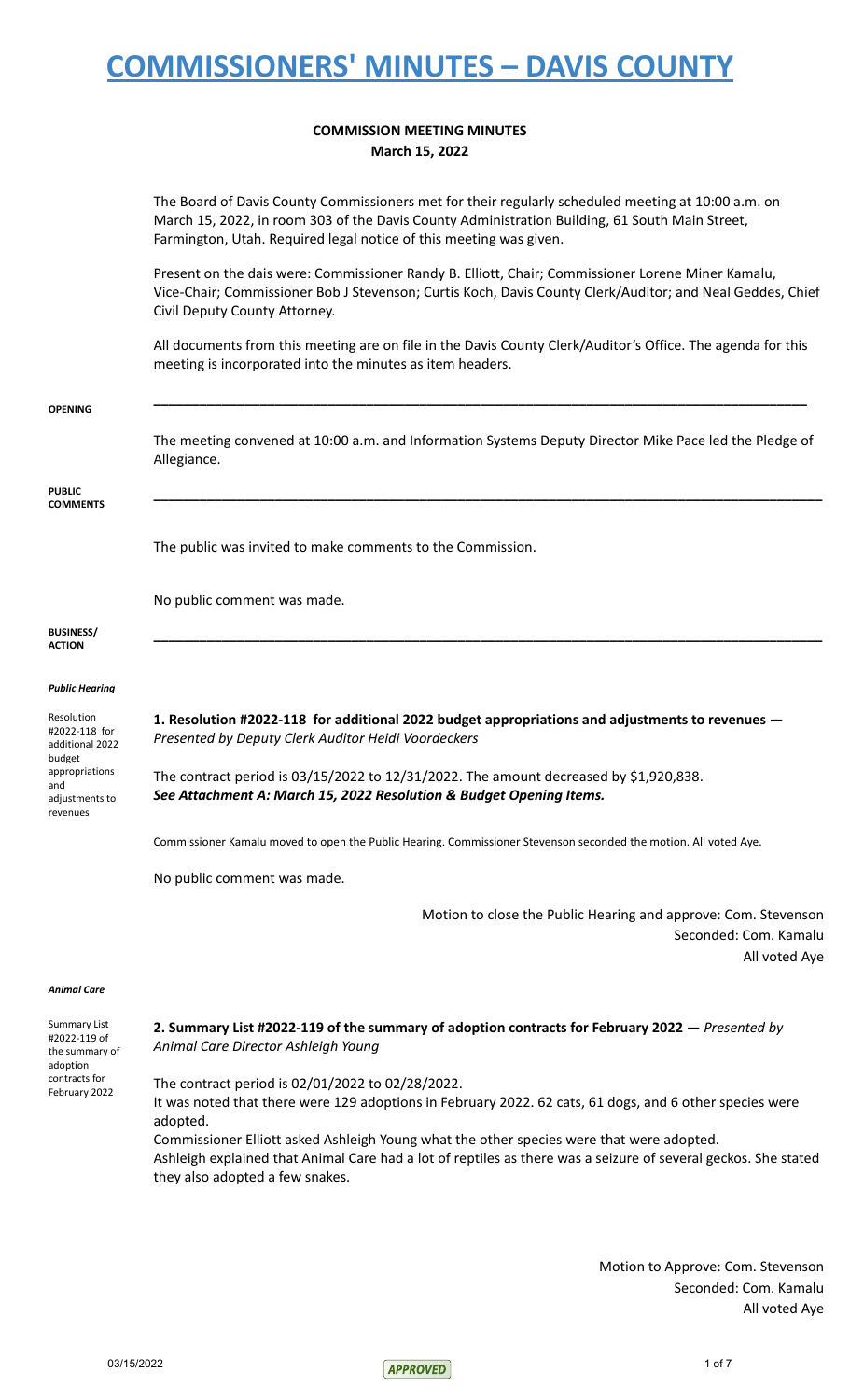#### *Clerk/Auditor*

Agreement #2022-120 with Provox Systems Inc. for meeting management software to aid in the facilitation of meetings held by public bodies of Davis County

**3. Agreement #2022-120 with Provox Systems Inc. for meeting management software to aid in the facilitation of meetings held by public bodies of Davis County** — *Presented by Chief Deputy Clerk Brian McKenzie*

The payable amount is \$37,850 for the first year and \$20,700 per year thereafter. It was explained that this software will help the Clerk's Office in preparation of the agenda for the Commission as well as the preparation of the minutes and workflow process associated with the Commission Meetings. Brian further explained that this system will also be used for other public boards and bodies that the County is involved with. Brian noted that this is a great program and it was selected after going through the RFP (Request for Proposal) process last year.

> Motion to Approve: Com. Kamalu Seconded: Com. Stevenson All voted Aye

*CED*

Agreement #2022-121 with New Life Consignment **4. Agreement #2022-121 with New Life Consignment for the Just Between Friends children's toy and clothing consignment sale** — *Presented by Community and Economic Development Director Kent Andersen* The contract period is 08/22/2022 to 08/27/2022. The receivable amount is \$7,021.83. Agreement #2022-122 sponsorship agreement with On Pitch Performing Arts (OPPA!) **5. Agreement #2022-122 sponsorship agreement with On Pitch Performing Arts (OPPA!) for the Discover Davis 2022 sponsorship** — *Presented by Community and Economic Development Director Kent Andersen* The contract period is 01/03/2022 to 12/31/2022. The payable amount is \$3,000. #2022-123 Cooperative Agreement with the Utah Department of Transportation (UDOT) to maintain the Weber River Box Culvert under Highway 89 **6. #2022-123 Cooperative Agreement with the Utah Department of Transportation (UDOT) to maintain the Weber River Box Culvert under Highway 89** — *Presented by Community and Economic Development Director Kent Andersen* It was explained that Items 6 and 7 are combined. Kent stated that the Weber River Box Culvert is going to be the connection for the Bonneville Shoreline Trail that will be tied to the Highway 89 and the I-84 improvement project. #2022-124 Betterment Agreement with the Utah Department of **Transportation** (UDOT) to pay a portion of the cost to install the Weber River Box Culvert under Highway 89 **7. #2022-124 Betterment Agreement with the Utah Department of Transportation (UDOT) to pay a portion of the cost to install the Weber River Box Culvert under Highway 89** — *Presented by Community and Economic Development Director Kent Andersen* The payable amount is \$399,553.68. It was noted for context that UDOT is paying the lion's share of the project, approximately an additional two million dollars. Commissioner Kamalu commented stating how proud she is of South Weber Mayor Sjoblom as she was very active with UDOT and this trail.

Planning Manager Jeff Oyler agreed with Commissioner Kamalu and added that Mayor Sjoblom deserves a lot of credit.

Commissioner Kamalu agreed and stated that she gives Mayor Sjoblom public credit as this a huge asset to the trail system.

Jeff Oyler explained that Mayor Sjoblom went to UDOT's board and legislated for this project and should be largely credited for getting UDOT to pay the lion's share of it.

Commissioner Kamalu thanked Jeff and continued by stating that trails are a big deal in Davis County and along the entire Bonneville Shoreline. She asked Jeff if this culvert will have lighting and what will be done to prevent water from collecting down low.

 $03/15/2022$  2 of 7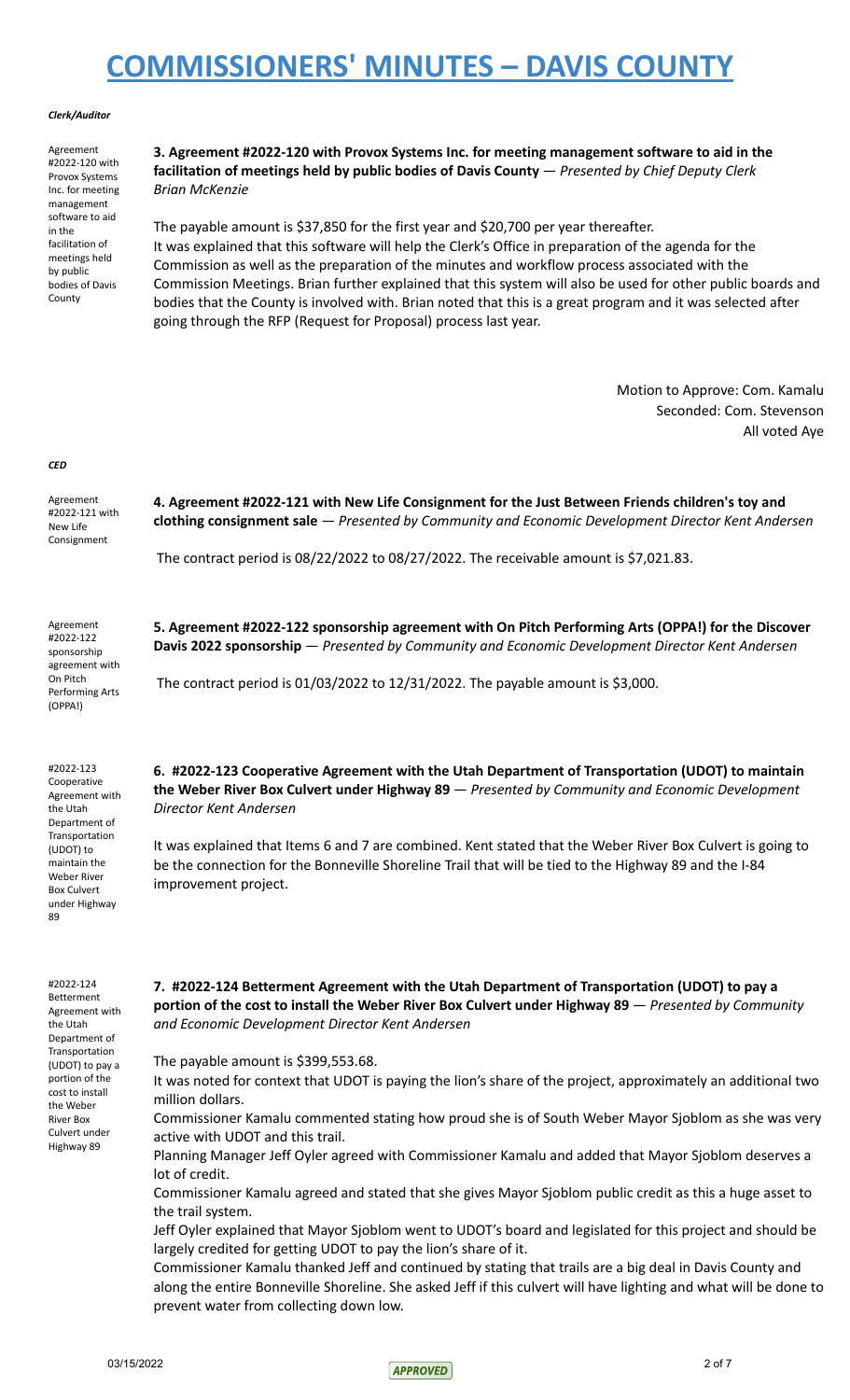Jeff explained that this culvert will not get water in it even if the Weber River flooded, which is pretty rare these days. The culvert is designed to run water away from it so flooding is not a concern. Jeff continued by stating that it is a long culvert, 170 feet long, as it is being designed to incorporate the future expansion of Highway 89 and the I-84 Interchange and will have lights in it. Davis County will maintain those lights and discussions will be had on how to maintain those most effectively. He stated that occasionally, the County will probably have to deal with some graffiti just as everywhere else but noted that the public benefit outweighs what Davis County will have to do from a maintenance standpoint. He stated that this box culvert will be Davis County's responsibility to take care of and noted that this culvert will outlive all of us. Commissioner Stevenson asked Jeff if Third Quarter Prop One Dollars was used for this project. Jeff answered in the affirmative.

Commissioner Kamalu thanked Jeff for his work on this project.

Amendment #2020-0617-A to the Agreement for Distribution of Cares Act Funds - BCHA with the Bountiful Community Food Pantry to include rental assistance

**8. Amendment #2020-0617-A to the Agreement for Distribution of Cares Act Funds - BCHA with the Bountiful Community Food Pantry to include rental assistance** — *Presented by Community and Economic Development Director Kent Andersen*

Kent Andersen explained that this contract is a cleanup contract where some modifications are being made as well as some of the eligible activities in the scope of work. It was noted that originally, the terms were 10/1/2020 to 12/30/2020. It was also noted that the original scope of work was specific to mortgage assistance and went from 11/15/2020 to 12/30/2020. The rental assistance that occurred prior to those dates was spent in coordination and cooperation with the eligible use of the Cares Act Funds. The contract period is 10/01/2020 to 12/31/2020.

Agreement #2022-125 with Wasatch Front Regional Council - Wasatch Front Economic Development District (WFRC/WFEDD) **9. Agreement #2022-125 with Wasatch Front Regional Council - Wasatch Front Economic Development District (WFRC/WFEDD) to provide a scope of services through Lewis Young Robertson and Burningham to complete an update of the County's Economic Development (Strategic) Plan** — *Presented by Community and Economic Development Director Kent Andersen*

It was explained that this item is only specific to Attachment D, The Local Government Understanding, which essentially states that Davis County will work with the consultant from Wasatch Front Regional Council (WFRC) to complete this project. The contract period is 01/01/2022 to 05/31/2022.

> Motion to Approve Items 4-9: Com. Kamalu Seconded: Com. Stevenson All voted Aye

#### *Facilities*

Agreement #2022-126 with Robinson Waste Services for waste removal and haul away services for 15 county facilities

**10. Agreement #2022-126 with Robinson Waste Services for waste removal and haul away services for 15 county facilities** — *Presented by Facilities Director Lane Rose*

Commissioner Stevenson asked Lane Rose how much of a difference this contract is to what Davis County has been paying. Lane answered by stating the amount is minimal, about \$1,800. Lane explained that Robinson Waste is the company Davis County was using before and they came in again with the lowest bid. The contract period is  $04/01/2022$  to  $03/31/2027$ . The payable amount is \$2,100 per month.

> Motion to Approve: Com. Stevenson Seconded: Com. Kamalu All voted Aye

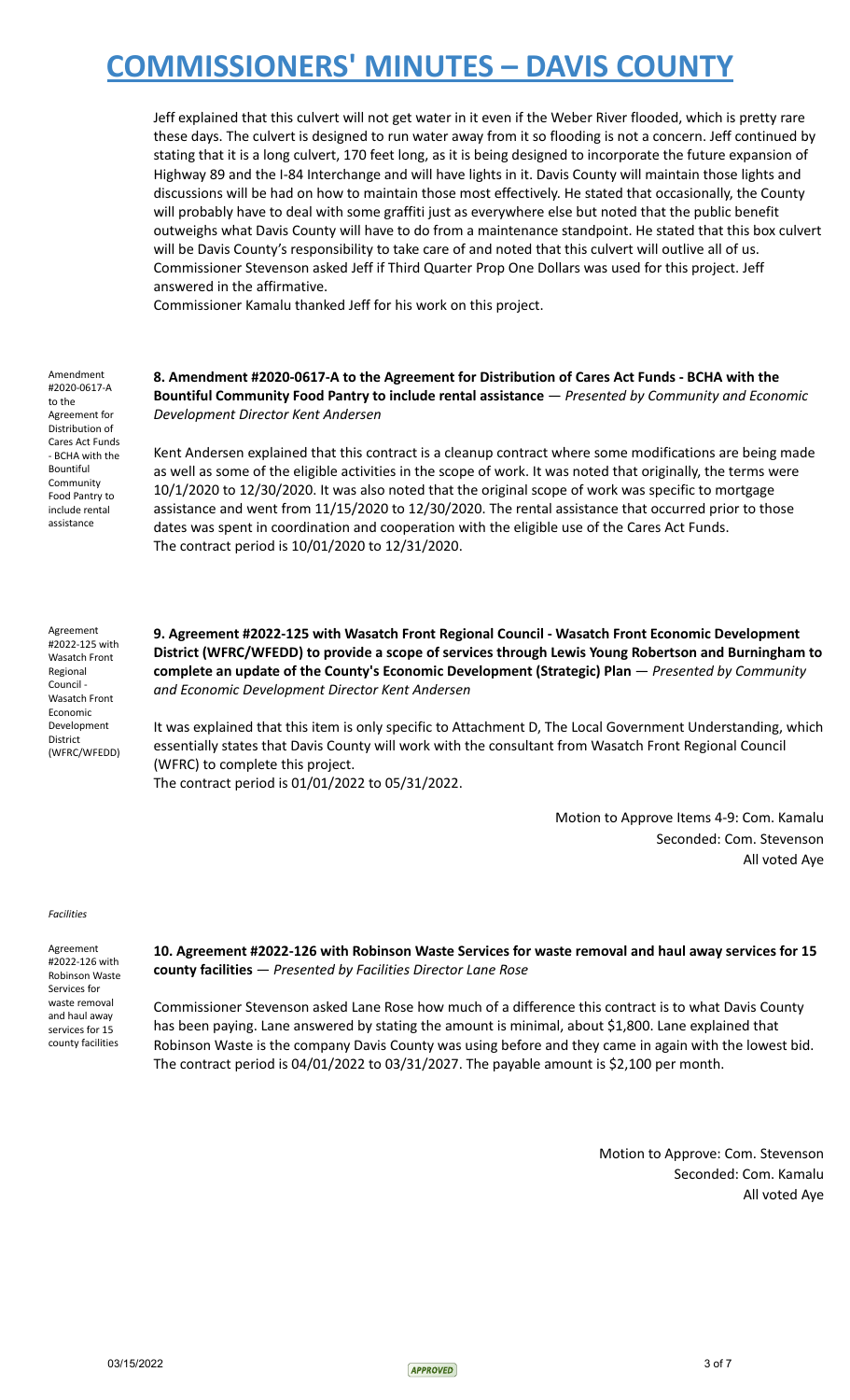#2022-127 Ratification of the Real Estate Purchase Contract with Raelyn Hazen

**11. #2022-127 Ratification of the Real Estate Purchase Contract with Raelyn Hazen as the General Personal Representative of the estate of Bryan Eckersley (seller) to purchase the property located at 110 South Main (Depot) Street in Clearfield City known as Tax ID No. 12-020-0033** — *Presented by Property Manager Tony Thompson*

Tony Thompson advised he was presenting the two Real Estate Purchase Contracts on behalf of the Health Department and noted that Brian Hatch, the Health Department Deputy Director, was present at the meeting and happy to get this property under contract and underway. The payable amount is \$330,000.

#2022-128 Ratification of the Real Estate Purchase Contract with Raelyn Hazen

**12. #2022-128 Ratification of the Real Estate Purchase Contract with Raelyn Hazen as the General Personal Representative of the estate of Bryan Eckersley (seller) to purchase the property located at 140 South Main (Depot) Street in Clearfield City known as Tax ID No. 12-020-0047** — *Presented by Property Manager Tony Thompson*

It was explained that the seller of both item numbers 11 and 12, Raelyn Hazen, is dealing with her deceased father's estate.

Tony went on to explain that the settlement will be done at Stewart Title and there will be closing documents that will need to be signed along with the acceptance of the Conveyance Deed and Warranty Deed. Tony noted that the Recorder's Office knows that when those Deeds are accepted by a government body, the properties are to be officially removed from the tax roll.

Commissioner Kamalu asked Tony if this is going to be parking lot space. Tony said it was and explained that the Health Department and The Senior Center are doing a lot of business at this location. He stated that the parking is tight and they need to expand and extend the parking to the south of the building.

Commissioner Elliott confirmed with Tony that this expansion is not being done through condemnation and was with a willing seller.

The payable amount is \$340,000.

Motion to Approve Items 11 and 12: Com. Stevenson Seconded: Com. Kamalu All voted Aye

Agreement #2022-129 with PathSolutions, Inc. for TotalView12 Network troubleshooting software with Telecom Ops module

**13. Agreement #2022-129 with PathSolutions, Inc. for TotalView12 Network troubleshooting software with Telecom Ops module** — *Presented by Information Systems Deputy Director Mike Pace.*

The contract period is 03/15/2022 to 03/15/2023. The payable amount is \$20,496.

Agreement #2022-130 with Monsido, Inc. for website scanning and analytics

**14. Agreement #2022-130 with Monsido, Inc. for website scanning and analytics** — *Presented by Information Systems Deputy Director Mike Pace*

The contract period is 03/15/2022 to 03/15/2023. The payable amount is \$5,500.

Motion to Approve Items 13 and 14: Com. Kamalu Seconded: Com. Stevenson All voted Aye

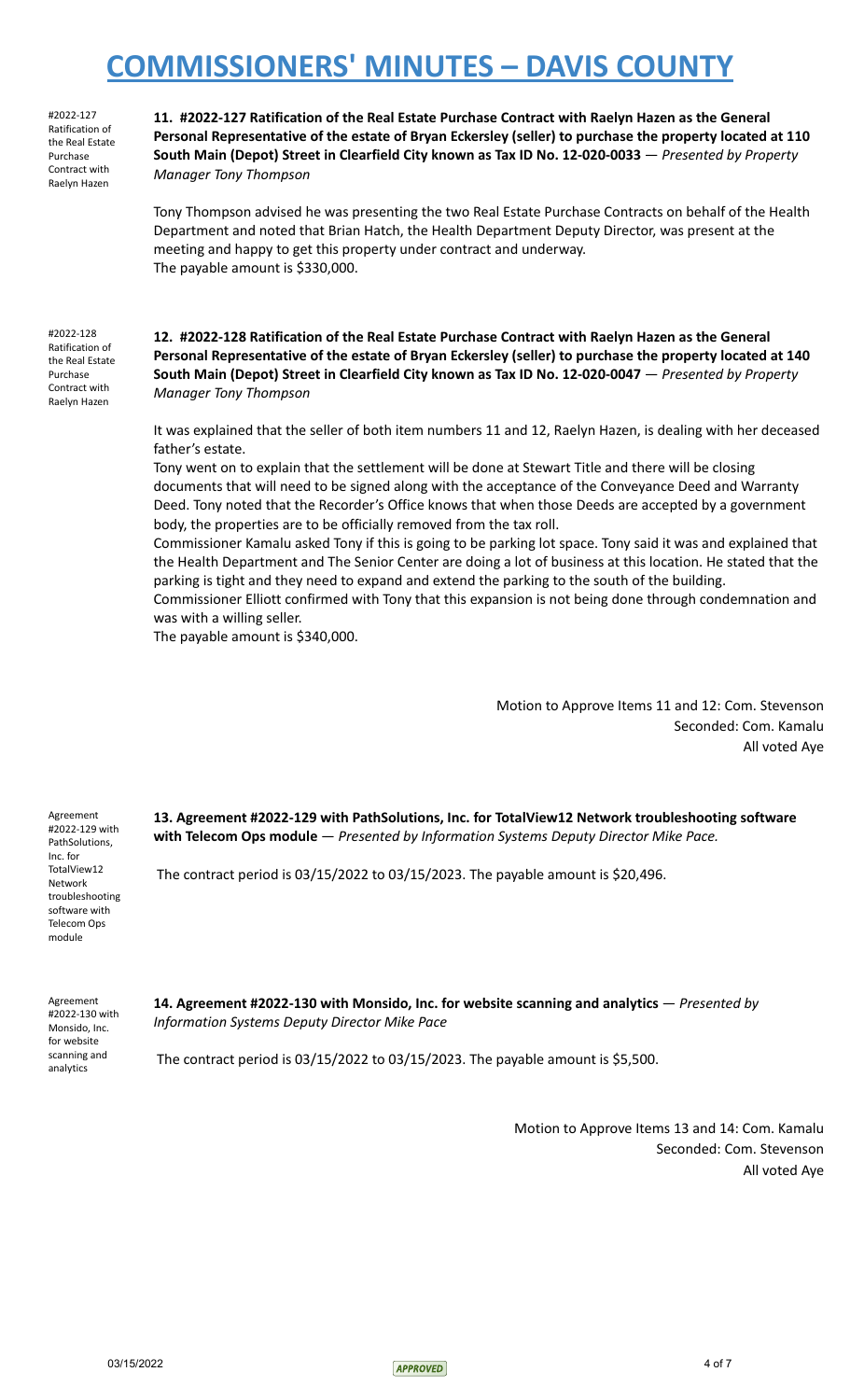Agreement #2022-131 with the Jason W. Read Protect and Serve Foundation for a cash donation to purchase protective equipment

Agreement #2022-132 with David L. Jensen & Associates for engineering services on the Davis County Jail domestic hot water boiler replacement project

**15. Agreement #2022-131 with the Jason W. Read Protect and Serve Foundation for a cash donation to purchase protective equipment** — *Presented by Sheriff's Office Chief Deputy Arnold Butcher*

It was explained that Jason Reed was a Centerville Police Officer who, unfortunately, was killed in a motorcycle accident off-duty. Jason was very active in public safety and law enforcement in Davis County. His family created this foundation in his memory where they contribute to public safety across Davis County. The contract period is 03/03/2022. The receivable amount is \$4,200.

**16. Agreement #2022-132with David L. Jensen & Associates for engineering services on the Davis County Jail domestic hot water boiler replacement project** — *Presented by Sheriff's Office Chief Deputy Arnold Butcher*

It was noted that this contract has been a couple of years in the making and that these boilers have withstood the test of time. Chief Butcher asked Clerk/Auditor Curtis Koch how many times the newer boilers have been replaced.

Curtis answered by stating twice. He went on to say that this has been a war-horse of a boiler system. The contract period is 03/15/2022 to 12/31/2022. The payable amount is \$24,025.03.

> Motion to Approve Items 15 and 16: Com. Kamalu Seconded: Com. Stevenson All voted Aye

**CONSENT ITEMS**

Commissioner Stevenson moved to recess to the Board of Equalization. Commissioner Kamalu seconded the motion. All voted Aye.

**\_\_\_\_\_\_\_\_\_\_\_\_\_\_\_\_\_\_\_\_\_\_\_\_\_\_\_\_\_\_\_\_\_\_\_\_\_\_\_\_\_\_\_\_\_\_\_\_\_\_\_\_\_\_\_\_\_\_\_\_\_\_\_\_\_\_\_\_\_\_\_\_\_\_\_\_\_\_\_\_\_\_\_\_\_\_\_\_**

**\_\_\_\_\_\_\_\_\_\_\_\_\_\_\_\_\_\_\_\_\_\_\_\_\_\_\_\_\_\_\_\_\_\_\_\_\_\_\_\_\_\_\_\_\_\_\_\_\_\_\_\_\_\_\_\_\_\_\_\_\_\_\_\_\_\_\_\_\_\_\_\_\_\_\_\_\_\_\_\_\_\_\_\_\_\_\_\_**

**BOARD OF EQUALIZATION**

Property Tax Register

Property Tax Register matters were presented by Curtis Koch, Davis County Clerk/Auditor, as follows:

#### **Auditor's Adjustments:**

**Tax Exempt Requests:**

• 81 Exempt Entities Renewal Applications

**Corrections:**

• 4 Veteran Tax Exemptions for 2021

• 5 items related to a parcel which upon review by the County Surveyor, does not exist, so the taxes will be abated for 2021. It was noted that those are small dollar taxes, under \$20.00 per year.

• 1 Residential Exemption Grant for a primary residence

Commissioner Kamalu asked Curtis to explain the Board of Equalization and a little about these different exemptions that exist by law.

Curtis explained that the Board of Equalization is composed of the Commission and they have the ability to adjust or correct errors in the tax system.

Curtis stated that as recommended by the Clerk/Auditor's Office, the Tax Administration Office, the Treasurer's Office and the Assessor's Office, the Property Tax Register is gone through on a weekly basis in order to make appropriate adjustments to taxes through abatements or simply granting tax-exempt status. He stated that in some cases, corrections need to be made where there are factual errors in the data. Curtis explained that in special circumstances, taxes can be abated by the Board of Equalization.

Commissioner Kamalu asked Curtis Koch about the outreach his office does for Veterans who qualify. Curtis explained that there are various programs for abatements for folks who are low income, indigent, or blind in order to help those who are struggling with income levels. He stated there are Veteran Exemptions for those who have served and have a percentage of disability so they can qualify for a reduction in their taxes.

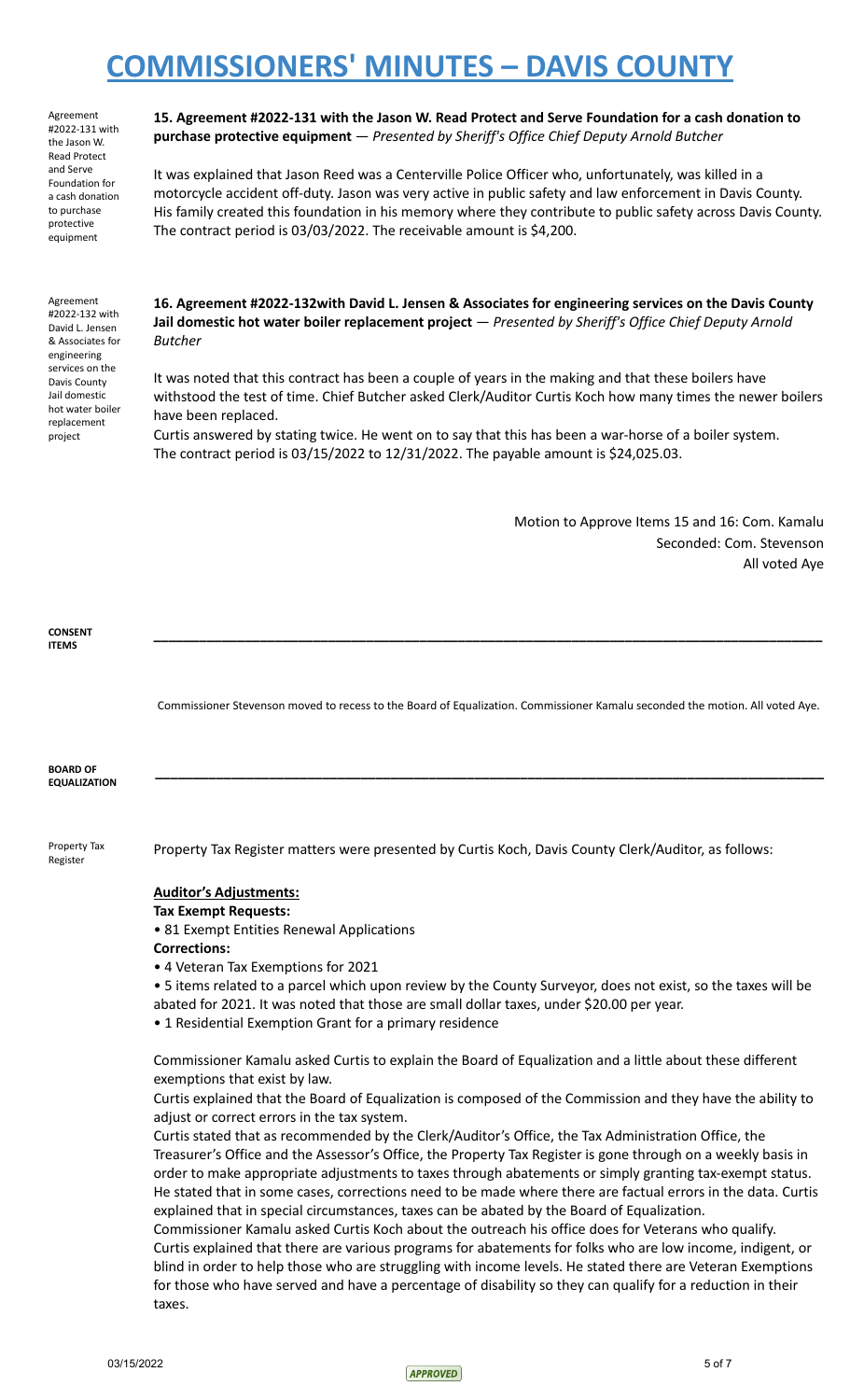Motion to Approve: Com. Kamalu Seconded: Com. Stevenson All voted Aye

Commissioner Kamalu moved to reconvene the Commission Meeting. Commissioner Stevenson seconded the motion. All voted Aye.

**\_\_\_\_\_\_\_\_\_\_\_\_\_\_\_\_\_\_\_\_\_\_\_\_\_\_\_\_\_\_\_\_\_\_\_\_\_\_\_\_\_\_\_\_\_\_\_\_\_\_\_\_\_\_\_\_\_\_\_\_\_\_\_\_\_\_\_\_\_\_\_\_\_\_\_\_\_\_\_\_\_\_\_\_\_\_\_\_**

**COMMISSION COMMENTS**

Commissioner Elliott invited other comments from the dais.

**Commissioner Stevenson** commented by stating he recently attended the UCIP (Utah Counties Indemnity Pool) seminar where discussions were held on potential liability struggles. The main key topic was on cyber security. He stated that he had a discussion with Information Systems Director Mark Langston on cyber security a few days ago and it was discussed how as more things become digital, cyber security will become a very big deal. Commissioner Stevenson stated the IT Departments are working very hard to protect themselves and commented on the importance of the employees taking cyber security seriously. Commissioner Stevenson explained that Davis County and the cities within the county need to pick up the pace a little bit on cyber security in order to be protected. A lot of the computers that are being hacked are on the computers being used by the employees and the hackers work their way into the mainframe. He stated this was a very interesting discussion and something Davis County will continue to improve on.

**Commissioner Kamalu** commented on the most recent Criminal Justice Coordinating Council meeting, which is held monthly. She explained that this council is considered best practice in the Nation, however, very few counties in the state of Utah have a Criminal Justice Coordinating Council. She went on to state that Legislation was passed this last session that actually requires all counties in Utah to have one. She explained that Davis County is fortunate as back in 2019, Chief Deputy Butcher received input from a citizen who had family in the jail. Commissioner Kamalu explained that at that time, she was asked to bring people together and that is when the County started the Criminal Justice Coordinating Council, years ahead of the law requiring it. She stated that it has grown into a wonderful group. She further explained that this is not a policy making committee, it is to prevent silos in the system and to enhance collaboration of all parts of the system that includes the Sheriff's responsibilities, the jail, the Chief Corrections Officer, the County Prosecuting Attorney, and the Defense Attorney, which is super important. Commissioner Kamalu stated that Davis County invested in a Pre-Trial Department prior to her and Commissioner Stevenson coming into office. She stated that the manager of the Pre-Trial Department is

incredible and that is kind of the core of the Criminal Justice Coordinating Council. She stated that they have had city police chiefs wanting to be a part of the council as well as AP&P Agents and Judges. She stated Davis Behavioral Health does very important work with Davis County and in the jail. Commissioner Kamalu stated that criminal justice is a big part of the government, giving constitutional rights to everyone whether they can afford to pay or not.

**Commissioner Elliott** invited Rhonda Perkes from Congressman Chris Stewart's Office to comment as she missed the opportunity to make a public comment at the beginning of the meeting.

**Rhonda Perkes** provided an update on the spending bill that she discussed with the Commission the week prior. Rhonda stated that generally, Congressman Stewart does not like Omnibus Bills, which seem to come up more often than not in recent years. She explained that this time around, this bill was allowed to have two separate votes. She explained that the money was divided and in one pot was defense and security and in the other pot was everything else. This enabled Republicans who were not willing to vote for the bill to at least vote for the defense and spending part of the bill. The defense portion of the bill was 780 billion, everything else was 730 billion. Both passed, however, it passed more heavily on the defense side. Rhonda noted that the other side of the bill was something Congressman Stewart was not in support of. She stated that the reporting of that in Utah was not complete. She explained that you will read in a couple of different news outlets that the entire Utah Delegation voted for the bill when, in fact, they all voted the same way. All four of the Utah Congressmen voted yay on the defense part and nay on the other part. Rhonda provided an update on Russia and Ukraine stating that Congressman Stewart was very much in support of the proposition to deliver Polish fighter jets to Ukraine via a US Air Base in Germany. That was vetoed by the White House and the Congressman felt that was the wrong decision as it could have been helpful and been a sign of strength.